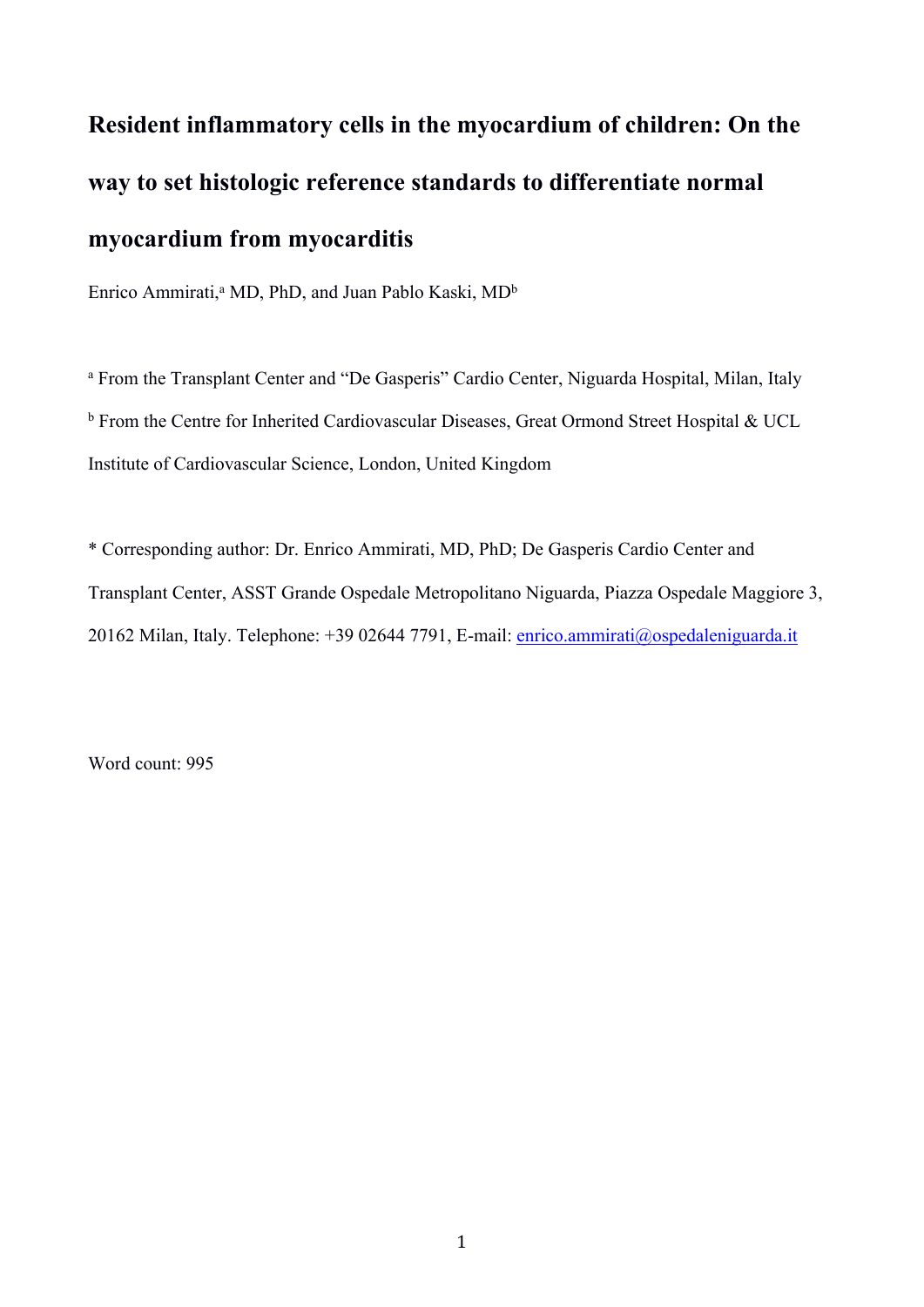Myocarditis, defined clinically and pathologically as myocardial inflammation, is thought to be the most common cause of dilated cardiomyopathy in childhood, accounting for 46% of known causes of dilated cardiomyopathy[1]. The clinical presentation can vary from asymptomatic electrocardiographic abnormalities, through fulminant acute heart failure, to sudden cardiac death. Furthermore, myocardial inflammation can be a trigger for acute decompensation in individuals with genetic cardiomyopathy and can also develop into a chronic inflammatory process. However, the diagnosis of myocarditis can be problematic, as the gold standard criteria, the Dallas criteria[2], are dependent on the availability of myocardial tissue, most commonly from endomyocardial biopsy (EMB). In children, EMB are not routinely performed in many centres due to concerns around perceived risk. Furthermore, cardiac magnetic resonance imaging, which is increasingly recognised as a useful tool for establishing the diagnosis of myocarditis and monitoring treatment efficacy, cannot be routinely performed without general anaesthesia in young children and may not be routinely available in all healthcare settings. Therefore, the diagnosis of myocarditis in young children is often a clinical one. Even when EMB is performed, there are significant limitations with the use of the Dallas criteria, including a low reported accuracy. Importantly, there are limited data on what degree of inflammatory infiltrate constitutes normality in young children.

The study by Degener et al.[3], published in this issue of the *Journal*, reports the normal inflammatory cell count in the myocardium based on a histologic analysis on 62 patients under 4 years of age who underwent planned open cardiac surgery for congenital heart disease (mainly Tetralogy of Fallot). The data were collected from 2 German hospitals from 2013 to 2017. Patients included in this analysis were mainly male (66%) with a median age of 0.5 years and more than 75% of cases were less than 1 year old. Patients with infection or inflammatory disease before surgery or with known cardiomyopathy were excluded. Samples, derived from the right ventricle (96.8%), were formalinfixed, embedded in paraffin, and histologic and immunohistochemical analyses were performed on 4 µm thick tissue sections. Specimen were stained with hematoxylin and eosin for the detection of inflammatory infiltrates, and immunohistochemical detection with anti-CD3 antibodies were used to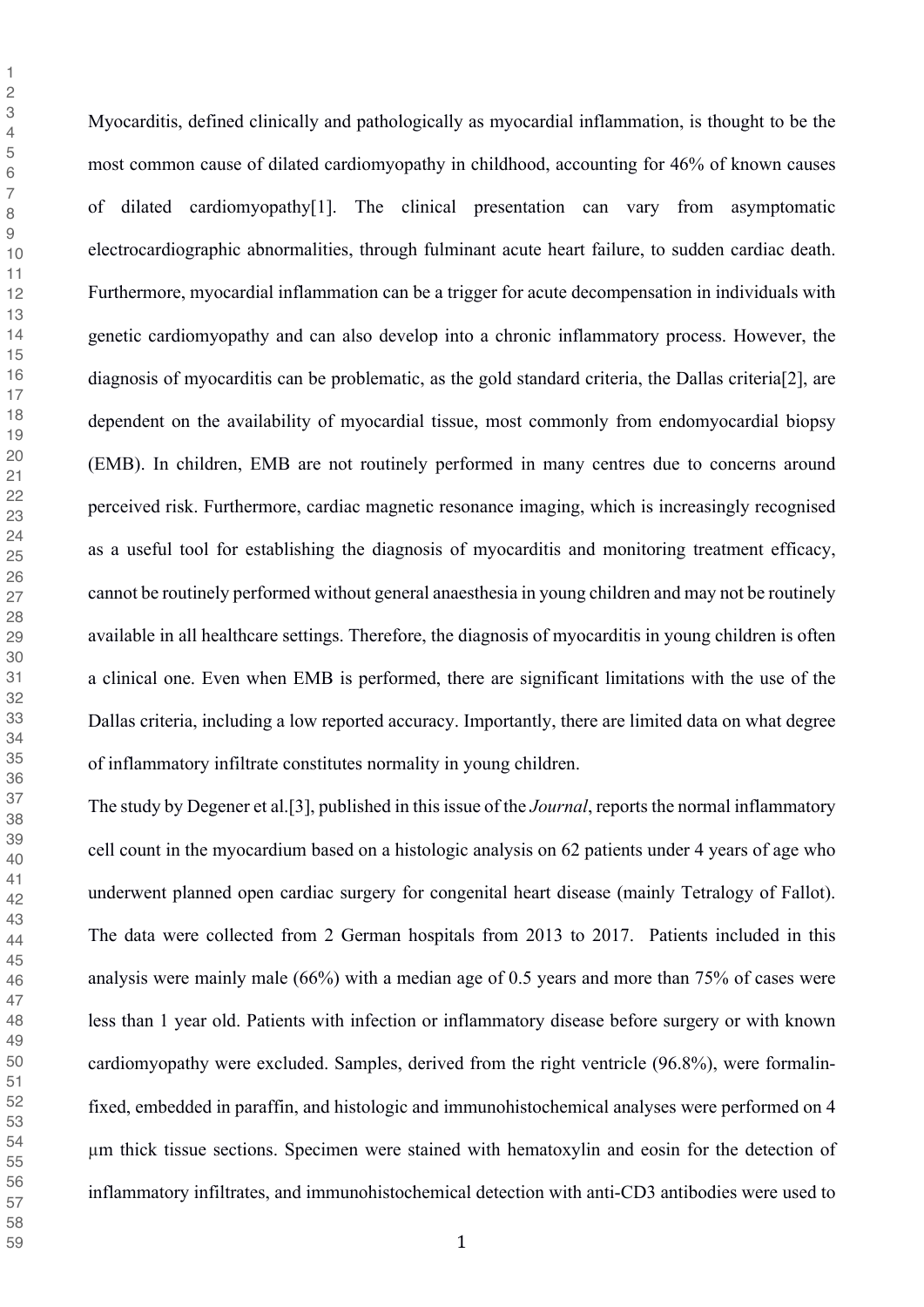identify T cells, anti-CD20 antibodies to identify B cells, anti-CD68 antibodies to identify macrophages, and anti-HLA-DR antibodies to identify activated cells. First, the Authors documented that patients included in this study had no myocarditis based on Dallas criteria (presence of inflammatory infiltrates)[2]. Second, they defined the immune cell count calculated as the number of cells per mm2 (mean cell number counted in 5 randomly selected fields at the magnification of 200x). HLA-DR expression was graded from no expression to severe expression (0 to 3 scale).

The main result of the study was that in the heart of these young patients the median number of total inflammatory cells was 7/mm2, of which a median of 2.5/mm2 were CD3+T cells (interquartile range was from 1 to 4),  $0.5/\text{mm}^2$  were CD20<sup>+</sup>B cells (interquartile range was from 0 to 0.6) and  $4/\text{mm}^2$ were CD68<sup>+</sup>macrophages (interquartile range from 2.5 to 6). Most of cells in these hearts had no expression of HLA-DR (71%), while 29% had a minor focal expression (grade 1). These data suggest that in up to 75% of infants (children below the age of 1 year) without an acute myocarditis or an inflammatory cardiomyopathy, there will be less than 11 inflammatory cells/mm<sup>2</sup> on an EMB. This number appears slightly lower compared to that reported in the immunohistochemical criteria by the European Society of Cardiology Working group on myocardial and pericardial disease of 14 leukocytes/mm2 with at least 7 or more CD3+T cells and 4 CD68+macrophages/mm2[4]. Specifically, the number of resident T cells in the myocardium of toddlers (children below 4 years) appears lower compared with adults based on previous expert committees[5].

Is this additional piece of information relevant in the clinical practice? Most of acute myocarditis in children are lymphocytic, while giant cell myocarditis, the histology with the poorest prognosis, is almost absent in the first two decades of life[6]. Thus, a specific histologic characterization may not be so strictly necessary in children. Nevertheless, a recent German registry of 195 children presenting with HF and myocarditis showed that up to 14% of cases needed mechanical circulatory support (MCS) and the median age of those who received MCS was 1.5 years[7]. Therefore, in this population of children below 2 years of age, the correct diagnosis is highly important, specifically to differentiate idiopathic cardiomyopathies from acute myocarditis. In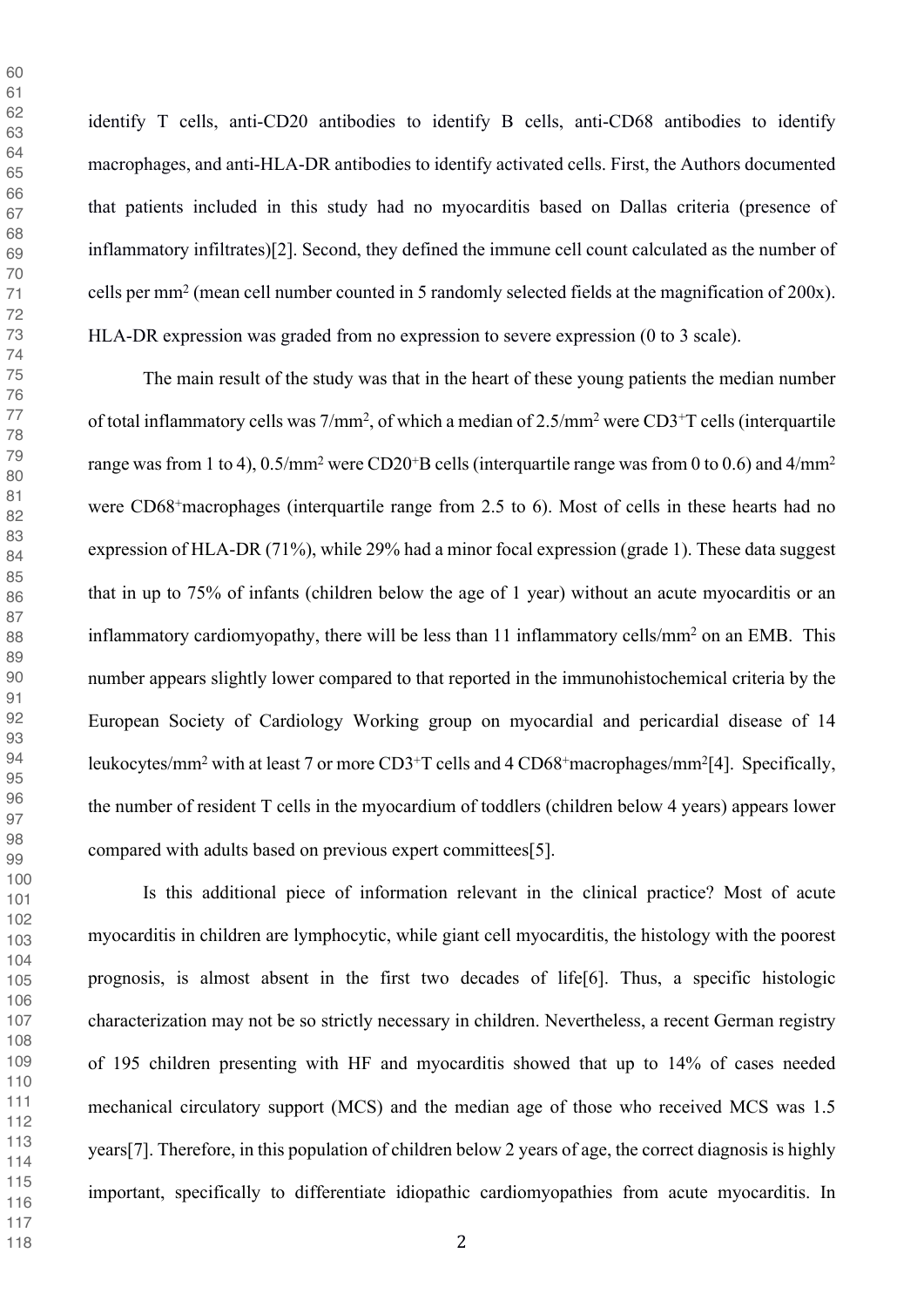addition, recent data have suggested that desmosomal arrhythmogenic cardiomyopathies in children may present clinically as an acute myocarditis[8], highlighting the importance of an accurate diagnosis. In infants and young children, MCS requires a sternotomy, providing an opportunity for surgical biopsy of the free wall of the right ventricle. In most cases inflammatory infiltrates are evident, but, due to the patchy distribution of myocarditis, infiltrates may not be present in an individual sample. Thus, the immunohistochemical cut-offs based on the count of CD3+/CD68+cells/mm2 derived by the Authors can provide supportive criteria for the diagnosis of acute myocarditis. A correct diagnosis can steer the treatment, specifically patients with acute myocarditis could benefit from immunomodulating therapy such as corticosteroids and/or immunoglobulins[9]. It must be noted that acute myocarditis in children can be triggered by systemic viral syndromes, in particular parvovirus B19 (PVB19), and enterovirus[10], that may also be present in the myocardium. A potential limitation of the current study is the lack of information about the viral presence in infants/toddlers without myocardial inflammation. PVB19 genome search in this population without myocardial inflammation could shed light on the topic, as it would help define if PVB19 is a bystander, or a trigger of disproportional immune response against the heart, or an active player in pediatric myocarditis.

The Authors should be congratulated on their work, which should be a source of inspiration for similar methodological studies in adults to define cut-offs for setting histologic reference standards to differentiate normal myocardium from myocarditis of inflammatory cardiomyopathies.

**DECLARATION OF COMPETING INTEREST**

None.

## **FUNDING**

None.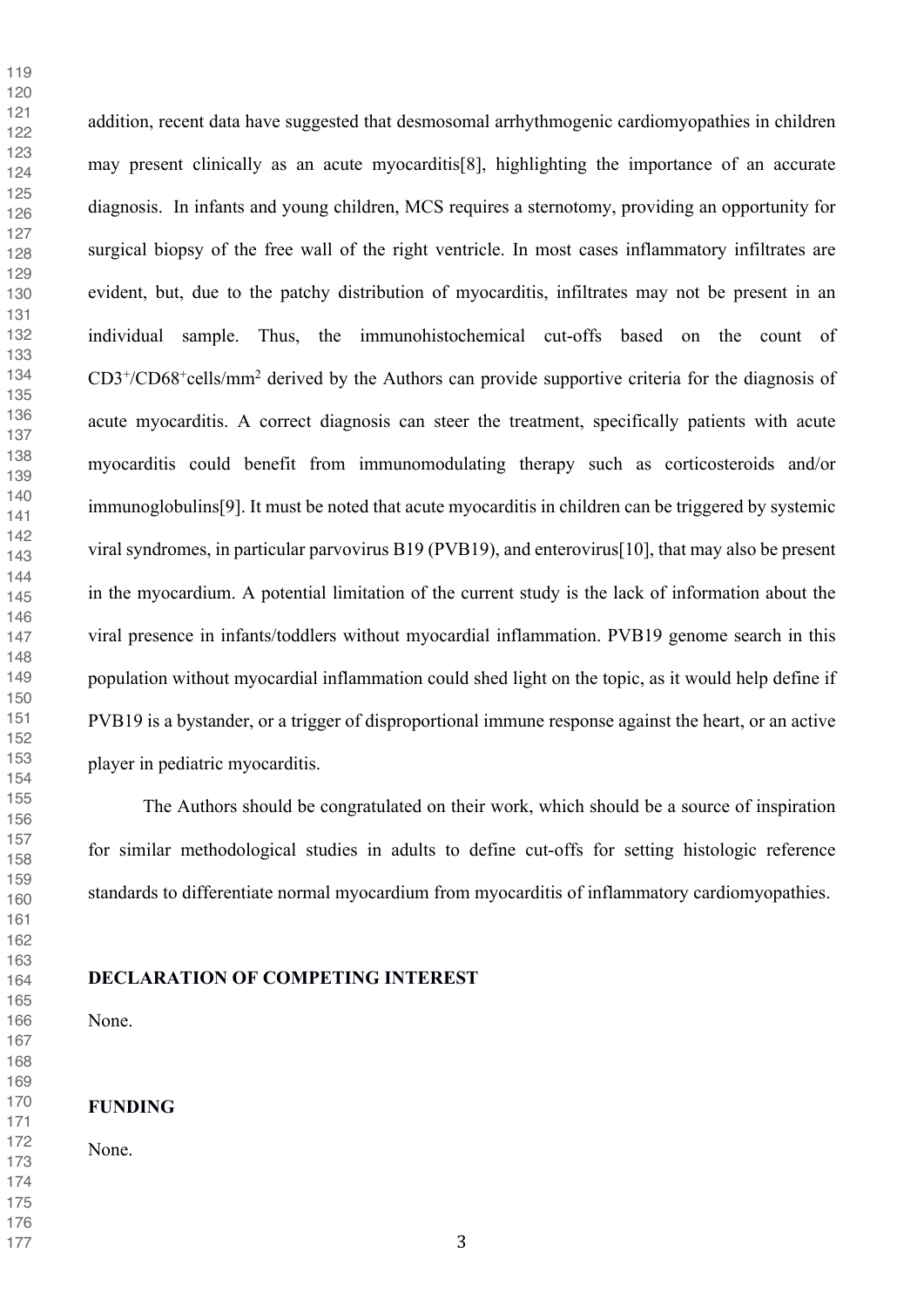## **REFERENCES**

1. Towbin JA, Lowe AM, Colan SD, Sleeper LA, Orav EJ, Clunie S, et al. Incidence, causes, and outcomes of dilated cardiomyopathy in children. JAMA. 2006;296(15):1867-76. doi: 10.1001/jama.296.15.1867. PubMed PMID: 17047217.

2. Aretz HT, Billingham ME, Edwards WD, Factor SM, Fallon JT, Fenoglio JJ, Jr., et al. Myocarditis. A histopathologic definition and classification. Am J Cardiovasc Pathol. 1987;1(1):3- 14. PubMed PMID: 33.

3. Degener F, Salameh A, Manuylova T, Pickardt T, Kostelka M, Daehnert I, et al. First paediatric cohort for the evaluation of inflammation in endomyocardial biopsies derived from congenital heart surgery. Int J Cardiol. 2019. Epub 2019/10/16. doi: 10.1016/j.ijcard.2019.10.006. PubMed PMID: 31611088.

4. Caforio AL, Pankuweit S, Arbustini E, Basso C, Gimeno-Blanes J, Felix SB, et al. Current state of knowledge on aetiology, diagnosis, management, and therapy of myocarditis: a position statement of the European Society of Cardiology Working Group on Myocardial and Pericardial Diseases. Eur Heart J. 2013;34(33):2636-48, 48a-48d. doi: 10.1093/eurheartj/eht210. PubMed PMID: 23824828.

5. Maisch B, Portig I, Ristic A, Hufnagel G, Pankuweit S. Definition of inflammatory cardiomyopathy (myocarditis): on the way to consensus. A status report. Herz. 2000;25(3):200-9. Epub 2000/07/25. doi: 10.1007/s000590050007. PubMed PMID: 10904839.

6. Ammirati E, Veronese G, Brambatti M, Merlo M, Cipriani M, Potena L, et al. Fulminant Versus Acute Nonfulminant Myocarditis in Patients With Left Ventricular Systolic Dysfunction. J Am Coll Cardiol. 2019;74(3):299-311. Epub 2019/07/20. doi: 10.1016/j.jacc.2019.04.063. PubMed PMID: 31319912.

7. Schubert S, Opgen-Rhein B, Boehne M, Weigelt A, Wagner R, Muller G, et al. Severe heart failure and the need for mechanical circulatory support and heart transplantation in pediatric patients